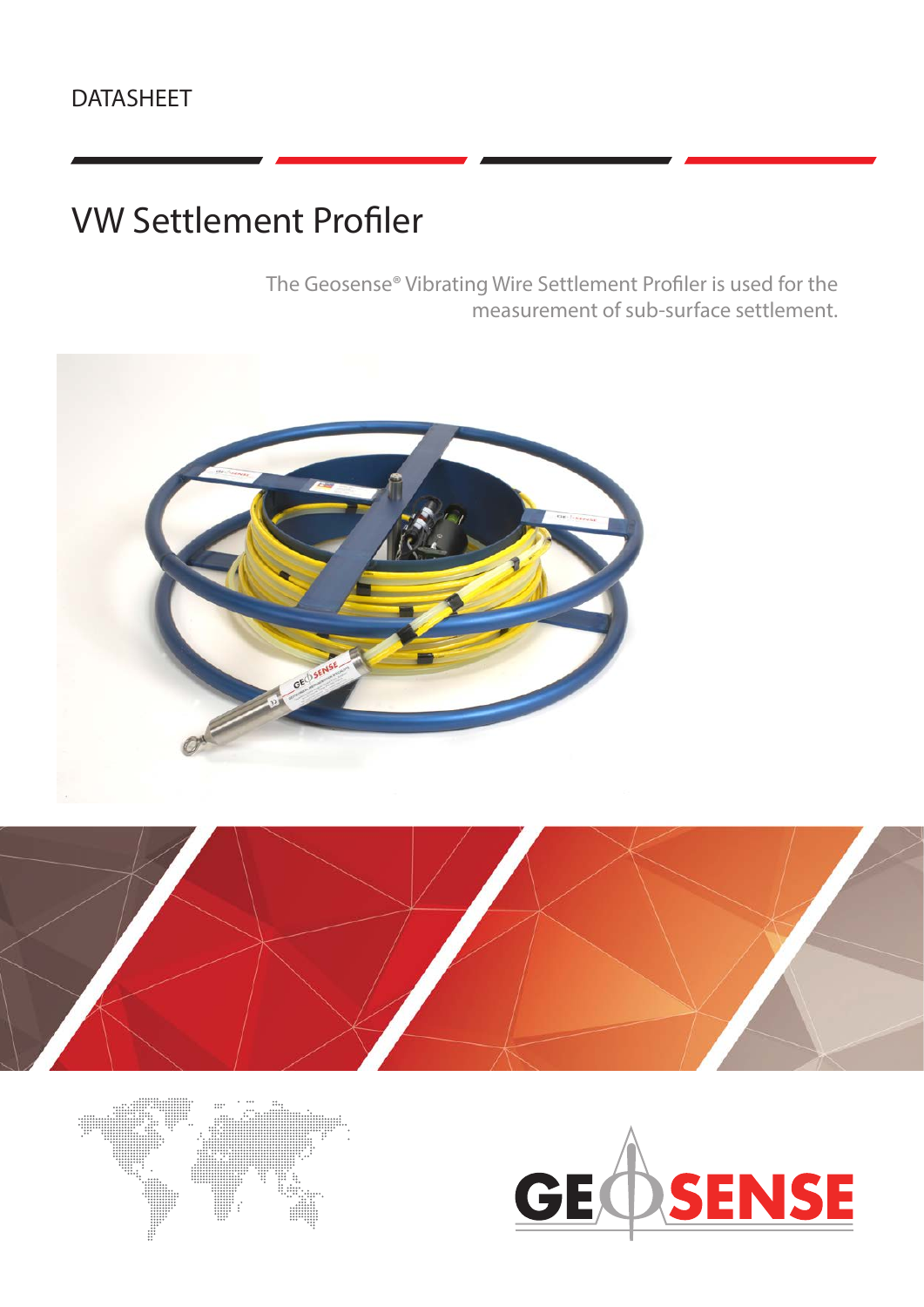## VW Settlement Profiler

### Overview





The Geosense® Vibrating Wire Settlement Profiler is used for the measurement of sub-surface settlement.

#### Working principle:

A vibrating wire sensor is located within a probe that can be pulled through a buried pipe or borehole. The sensor is connected via a liquid-filled tube mounted on a reel which is mounted horizontally at the reservoir location on stable ground. The reel is free to turn as the probe is pulled through the pipe or borehole.

The sensor measures the hydraulic head of liquid between the sensor and the reservoir locations.

### APPLICATIONS

For the measurement of subsurface settlement/ heave profiles beneath embankments, surcharges, fills, roadways, storage tanks, structures and landfills. It can also be used to measure differential settlements at discrete points on structures or settlement above tunnelling activity

#### FEATURES

Not affected by barometric pressure

Simple & easy to use

Accurate settlement profile

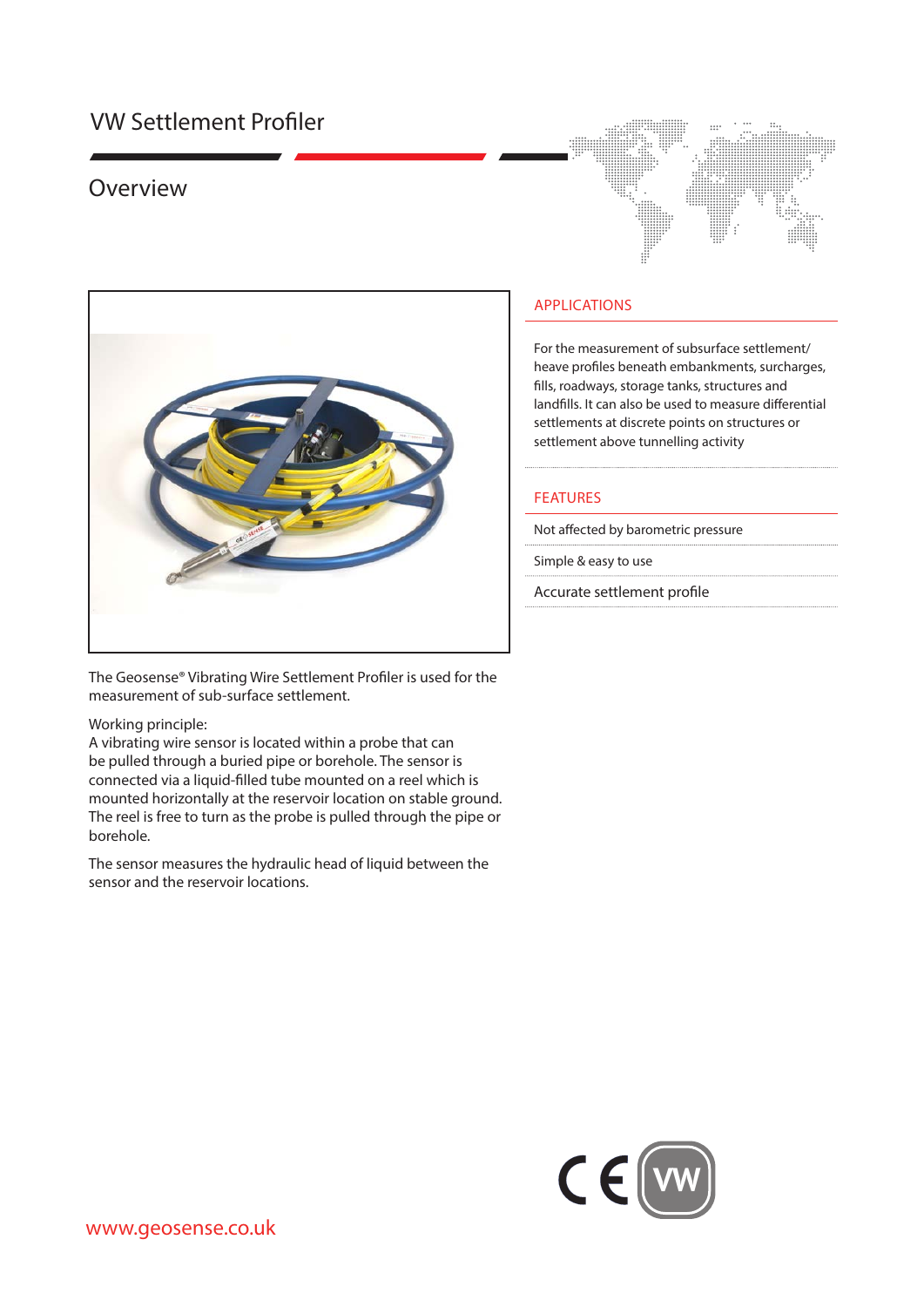# Specifications

| GENERAL                 |                                    |
|-------------------------|------------------------------------|
| <b>Standard Range</b>   | 7m                                 |
| Resolution              | 0.025% FS                          |
| Sensor Accuracy         | $0.1\%$ FS                         |
| Temp Range              | $-20^{\circ}$ C to $+80^{\circ}$ C |
| <b>Reel Capacity</b>    | Max 130m                           |
| Probe Length x Diameter | 203 x 35mm                         |
| Reel Height x Diameter  | 178 x 610mm                        |